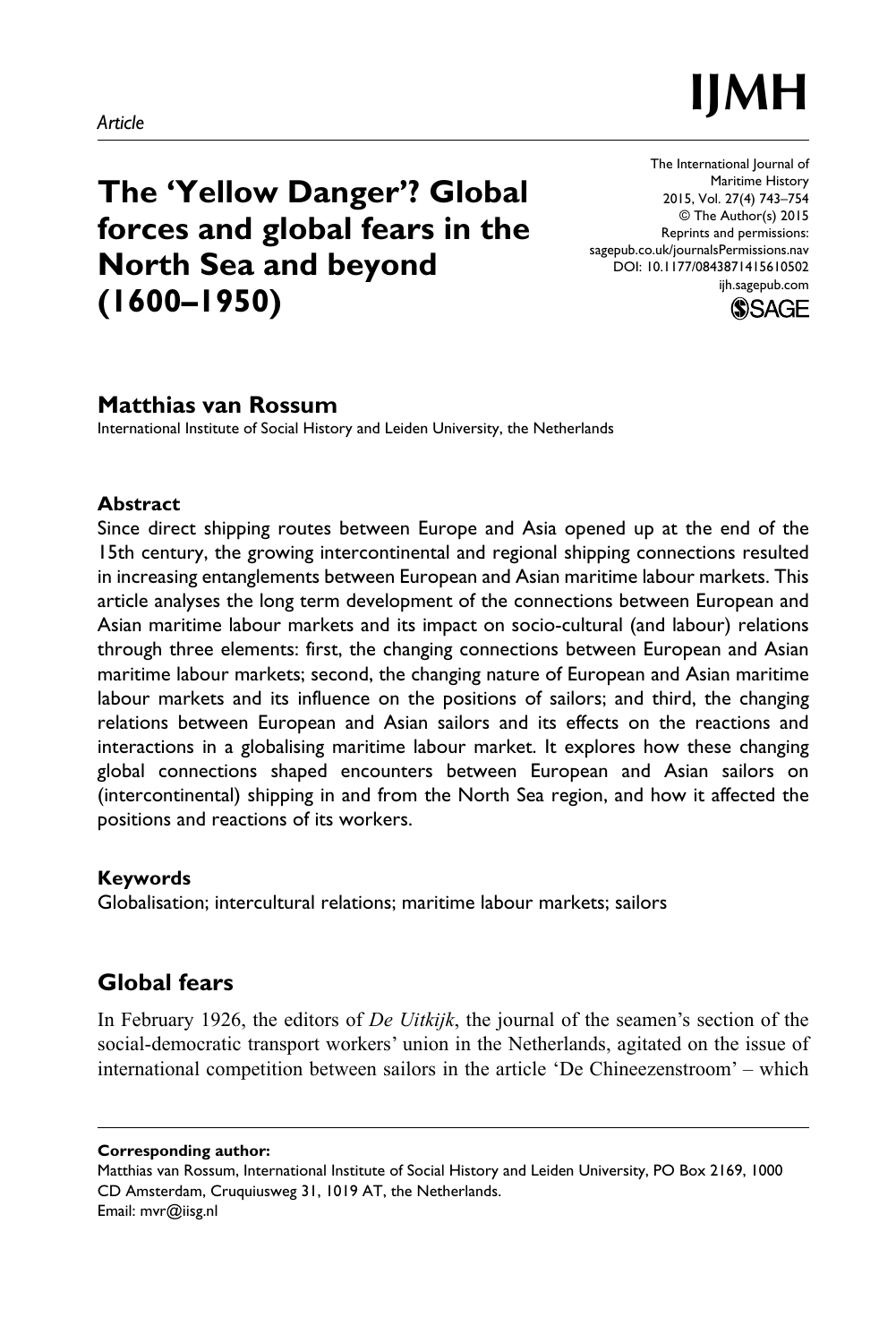can be translated as 'the stream of Chinese'.1 Confronted with increased recruitment of Chinese, Indian and Indonesian sailors to the Dutch merchant fleet, the Centrale Bond van Transportarbeiders (CBTA) initiated a racist campaign against the presence of Chinese sailors on Dutch ships later that year.2 The article opened up with the claim that 'Dutch shipping companies intentionally increased the unemployment of Dutch sailors!'.3 Despite the 'courage and perseverance' of Dutch sailors during the 'tough [First World] War years', the article contended that 'Dutch sailors were laid off and hundreds of Chinese were put in their place as cheap labour'. The editors continued with a long complaint against the 'approximately four thousand Asians on the Dutch fleet, depriving four thousand Dutch sailors, with thousands of family members, of their means of subsistence'. Chinese sailors were singled out as being dangerous and unreliable, claims that were supported with references to fights, opium use and refusals to work.

Towards the end of the year, the union journal agitated with an even stronger tone in the front page article 'The Yellow Danger'.4 It claimed that the 'question of the Chinese on the Dutch fleet was growing', complaining not only about the employment of Chinese sailors, but also about their presence in Dutch port cities. They were, using a Dutch metaphor, 'locked in boarding houses like herrings', resulting in 'shockingly unhygienic situations' with 'a severe danger of fire and infection'. Furthermore, the editors warned, there was the 'danger of infecting white people in the gambling mania and love for opium of the Chinese'. In a tone dripping with irony, the editors explained why the Dutch shipowners were to blame:

They have brought the Chinese on their ships, they have brought them in the port cities as a [labour] reserve, out of pure love for the fatherland and ... for the Dutch sailor.

You see, the white sailor is physically less capable to sail in the tropics than the Chinese. The shipowner is, really, not concerned with the financial benefits. The only thing that made him do this, was the love for  $-$  or, as you wish, the pity with  $-$  the Dutch sailor.

Of course, after the honest shipowner had tried everything, no other options were left then, in the interest of the white sailor, to spare him the misery at sea and ... leave him unemployed.<sup>5</sup>

The Dutch social-democratic sailors' union, just as historians would later do, portrayed the internationalisation of maritime labour markets in the 1920s as a unique moment; as one of the first occasions when Asian and European sailors were confronted with each

<sup>1.</sup> 'De Chineezenstroom', *De Uitkijk* (6 February 1926), 1–2. All quotes in this paper have been translated from Dutch to English, unless stated otherwise.

<sup>2.</sup> *Het Kleurlingenvraagstuk op de Nederlandsche vloot* (Rotterdam, 1927). Matthias van Rossum, *Hand aan Hand (Blank en Bruin). Solidariteit en de werking van globalisering, etniciteit en klasse onder zeelieden op de Nederlandse koopvaardij, 1900–1945* (Amsterdam, 2009), 128–30.

<sup>3.</sup> 'De Chineezenstroom', *De Uitkijk* (6 February 1926), 1. The article referred to 'Hollandsche reeders' and 'Hollandsche zeelieden'.

<sup>4.</sup> 'Het gele gevaar', De Uitkijk (19 November 1926), 1.

<sup>5.</sup> 'Het gele gevaar', *De Uitkijk* (19 November 1926), 1.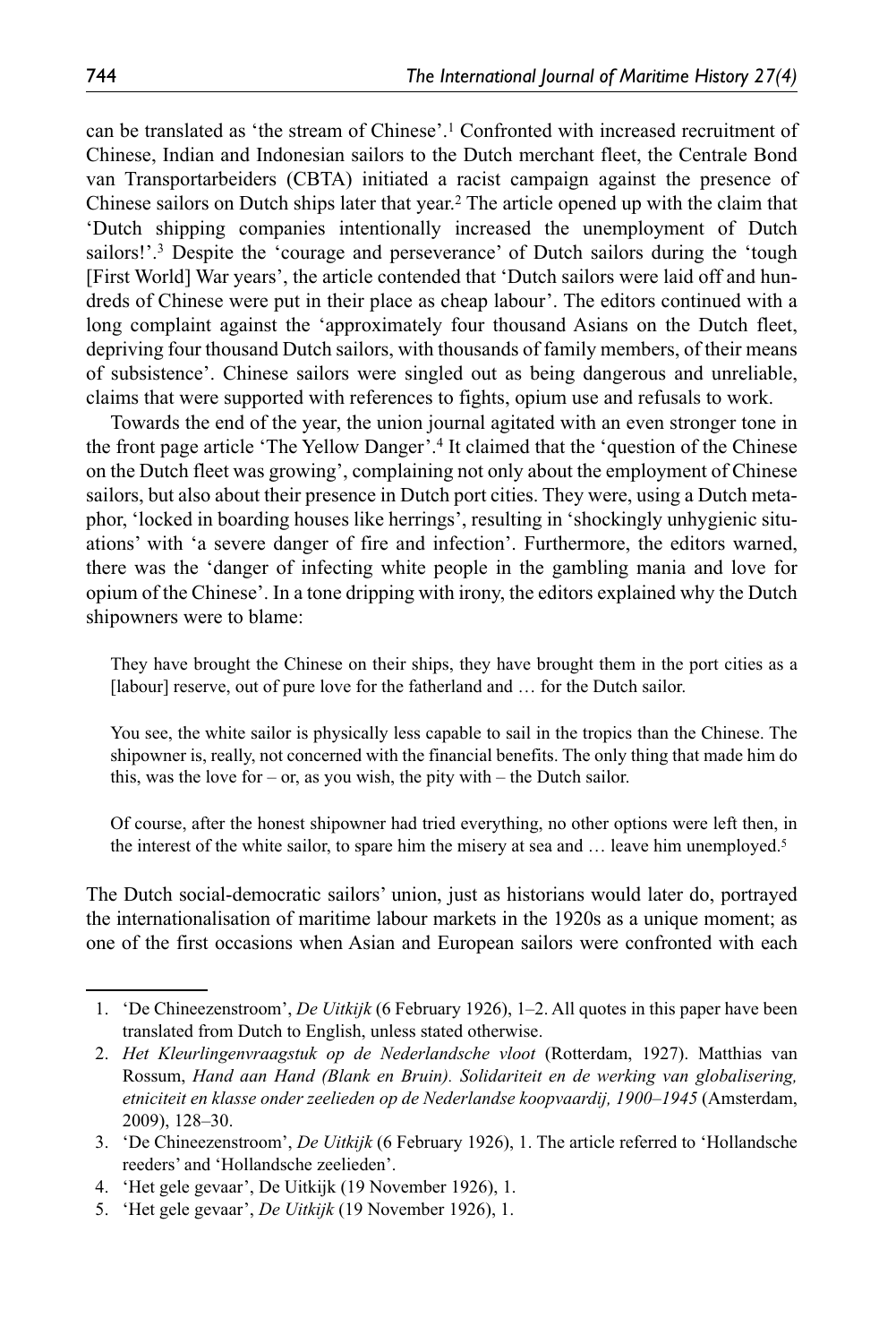other.6 This was accompanied with more or less racist arguments about (perceived) physical differences between European and Asian sailors. The editors of *De Uitkijk* argued that Europeans were less well suited for work 'in the tropics'. Similarly, British labour unions argued that Asian sailors were less able to work in cold climates.

More importantly, many of the European sailor organisations claimed it was problematic how Asian sailors were used to frustrate the attempts of the European labour movement to improve working conditions. Already, in 1911, the editors of *De Uitkijk* stated that:

the Chinese is a social being, who as a human still had to be brought to being human. They are only hungry for money and for their own gain, and they let themselves be used, ignorant and joyful, to oppose and damage the interests of the European worker.<sup>7</sup>

Although the explicit racism of the Dutch seamen's union was not repeated everywhere, both the sense of a new moment of global competition and the fear of non-European sailors were European-wide phenomena. The editors of *De Uitkijk* referred to Asian sailors as being used as a 'labour reserve' in 1926. The CBTA, together with British unions, made the 'Asian sailors question' an issue within the International Transport Workers' Federation. There it was concluded that 'the employment of non-European crews under the present conditions must be condemned and withstood'. Of course, it was recognised that 'non-European seamen have a right to equal working conditions and treatment as all other seamen', but just as important was the argument that 'non-European crews are used by the shipowners, contrary to the interests of the crews themselves, to debase wages, and in case of necessity as blacklegs in the struggle against the seamen's unions and their demands'.8

# **Globalisation in perspective**

The statements in journals and reports presented a clear picture: increased globalisation in shipping and maritime labour markets would have created a unique situation in which European and Asian workers were for the first time confronted with each other. In this confrontation, cheap Asian sailors were used by shipowners as a labour reserve with the intention of depressing wages and undermining European workers' organisations. Amongst European seamen's unions, the dominant reaction seems to have been a racist fear of being overrun and replaced.9 For Asian sailors, it has been argued that they, as lascars, remained in a 'coolie'-type of labour relationship until they increasingly organised and transformed themselves from 'coolies' into 'workers' through a series of strikes in the late 1930s.10

<sup>6.</sup> Gopalan Balachandran, *Globalizing Labour? Indian Seafarers and World Shipping, c.1870– 1945* (New Delhi, 2012).

<sup>7.</sup> 'Het gele gevaar!', *De Uitkijk*, 3, No. 31 (November 1911), 1.

<sup>8.</sup> 'Report on the employment of non-European labour on European ships', *Newsletter of the ITF*, 8, No. 10 (October 1930), 110–12.

<sup>9.</sup> Van Rossum, *Hand aan Hand*; H.J.J. Wubben, *Chinezen en ander Aziatisch ongedierte: Lotgevallen van Chinese immigranten in Nederland 1911–1940* (Zutphen, 1986); Leon Fink, *Sweatshops at Sea. Merchant Seamen in the World's First Globalized Industry, from 1812 to the Present* (Chapel Hill, 2011).

<sup>10.</sup> Balachandran, *Globalizing Labour?*, 263.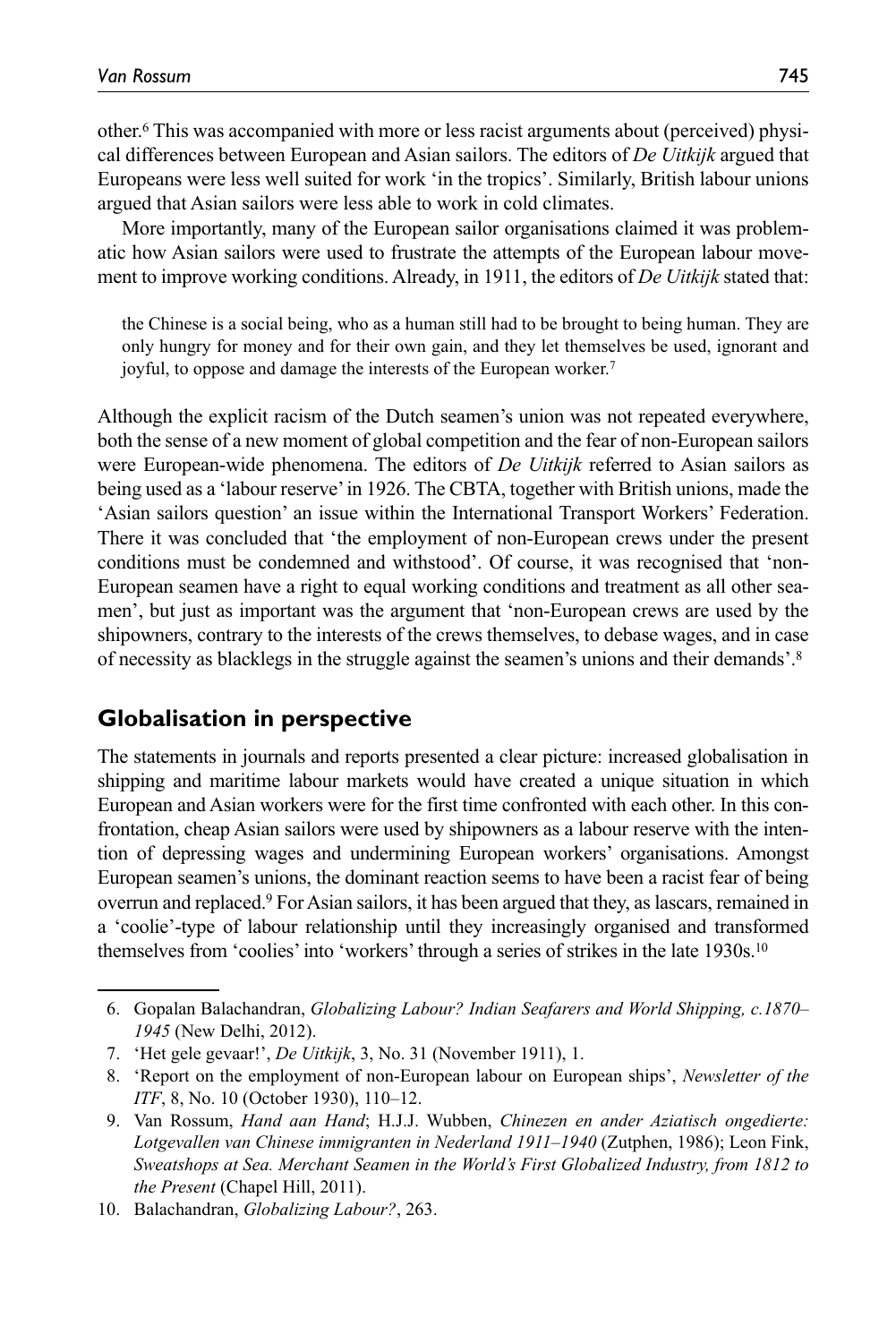This moment, however, was not as unique as presented in this picture. The 1920s, or even the 1910s, were not the first instances in which connections were created between different labour markets around the world, and seafarers from different continents were confronted with each other. Maritime trade connected the world several centuries before unions started their campaigns against Chinese sailors. Over the course of the sixteenth to the eighteenth centuries, the connection between Asia and Europe had slowly intensified through the increasing volume of direct shipping between the continents.

The dominance of European maritime power and the link between European overseas expansion and the opening up of direct seaborne connections between Europe and Asia might lead to the explanation, as has often implicitly been assumed, that European expansion resulted in the development of maritime labour markets in Asia. This was not the case, however. In Asia, just as in Europe, maritime labour markets had developed well before the arrival of European merchants in the Indian Ocean. Wage labour seems to have been the most common way to organise maritime labour in both regions.11

Increasing intercontinental shipping resulted in entanglements between European and Asian maritime labour markets. Ever since direct shipping routes between Europe and Asia had opened up, these maritime worlds had been related. This did not completely determine, however, *how* these worlds would be related. This article will explore how these global connections shaped encounters between European and Asian sailors on (intercontinental) shipping in and from the North Sea region, and how it affected the positions and reactions of its workers. Such questions are important, as the North Sea region did not develop in isolation. Encounters between European and Asian sailors in the 1920s, therefore, can only be understood through the way they were shaped by global developments long before the twentieth century.

This article will analyse the long-term developments by looking at three elements: first, the changing connections between European and Asian maritime labour markets; second, the changing nature of European and Asian maritime labour markets and its influence on the position of sailors; and third, the changing relations between European and Asian sailors and their effects on reactions and interactions in a globalising maritime labour market.

# **From Europe to Asia – and back**<sup>12</sup>

The maritime labour markets of Europe and Asia became increasingly entangled from 1500 onwards. This was not a one-sided process that radiated from Europe outwards. The internationalisation of labour markets developed independently in different parts of the maritime world. For early modern Europe, three regions have been distinguished by

<sup>11.</sup> Matthias van Rossum, 'The Rise of the Asian Sailor? Inter-Asiatic Shipping, the Dutch East India Company and Maritime Labour Markets (1500–1800)', in Sabyasachi Bhattacharya, ed., *Towards a New History of Work* (New Delhi, 2014), 180–213.

<sup>12.</sup> This paragraph can also be found in the chapter 'Changing tides – maritime labour relations in Europe and Asia' (see 'Author note').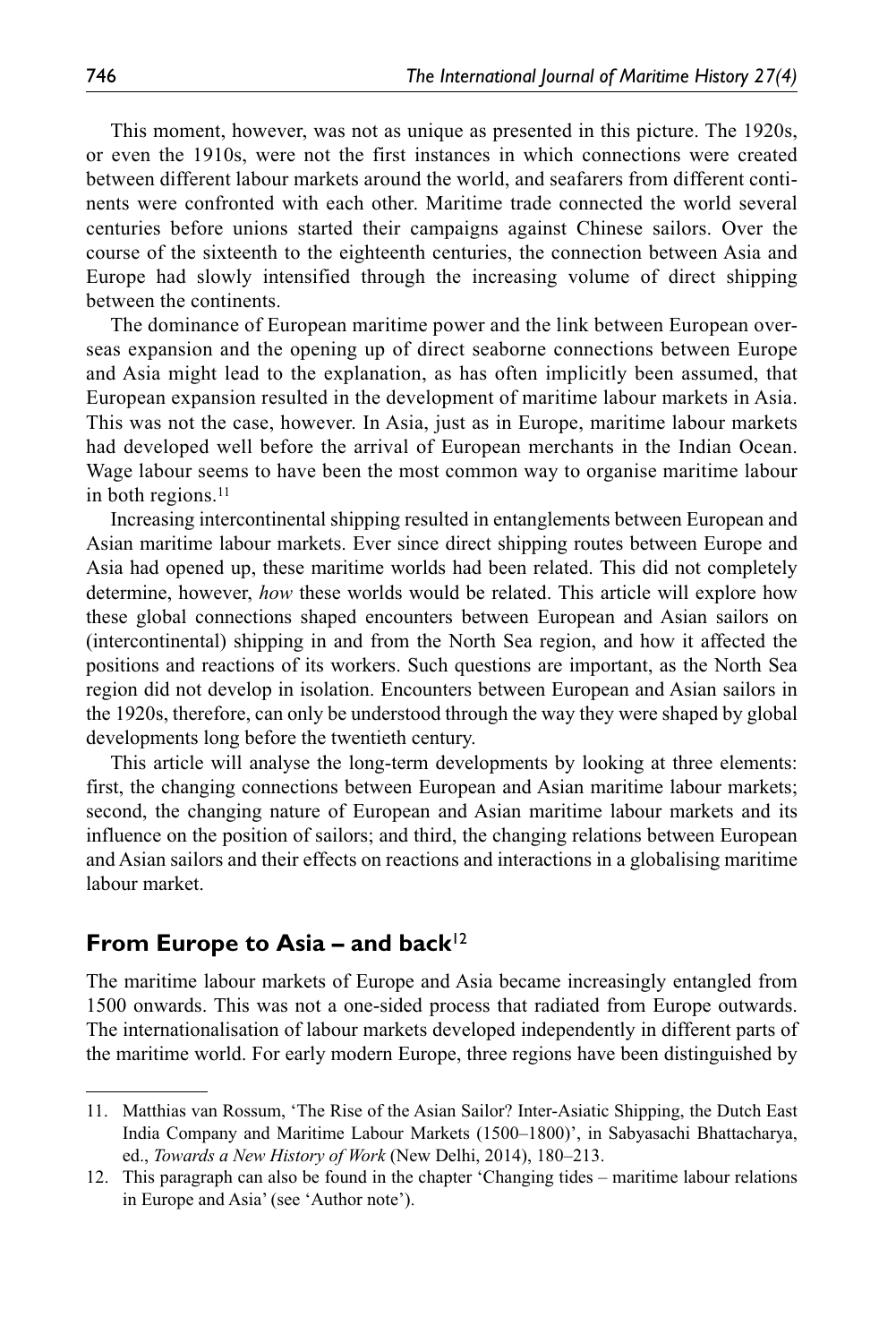the way their maritime labour markets functioned.13 First, there were regions where maritime labour was employed through the international recruitment of 'free' labour, as best exemplified by the Dutch Republic's use of sailors from northwest Europe.14 Second, there were regions where sailors were mainly employed from within 'national' boundaries, sometimes with small augmentations of international labour. This was the case in Denmark, France, England and Spain, where recruitment was mainly free, except during wartime. Third, there were regions where both free and unfree recruitment took place from within and without 'national' borders, to be found mainly in the Baltic and Mediterranean regions.<sup>15</sup>

Similar recruitment patterns developed in Atlantic shipping. In the Atlantic, however, perhaps due to the long distances involved, the levels of international recruitment were higher than in European shipping, especially for vessels sailing from northern European ports in Denmark, Hamburg, Prussia and Bremen.16 French, Spanish and English vessels were often still manned with 'nationals', but here as well there tended to be more non-natives on board. National regulations, such as the English Navigation Acts (from 1651) and laws for the Spanish Carrera de Indias (1658), officially limited the number of 'foreign' sailors that Spanish and English shipowners were allowed to employ aboard their ships. These regulations were often ignored or circumvented in practice, leading to the recruitment of Portuguese, Italian, Flemish, Dutch and German sailors.17 Shipping in the Atlantic was marked by another important development. Besides the international recruitment of 'white' European and American sailors, there was increasing recruitment of crew members of African or African-American origin. Sometimes these sailors were slaves working for their owners aboard ship; for example on vessels from the Caribbean, North America and Brazil.18 Often they could be free 'black' men, sometimes freed slaves, earning a living with maritime work on the Atlantic.19

17. Marcus Rediker, *Between the Devil and the Deep Blue Sea: Merchant Seamen, Pirates and the Anglo-American Maritime World, 1700–1750* (Cambridge, 1987), 19–20, 80; Pablo E. Pérez-Mallaína, *Spain's Men of the Sea: Daily Life on the Indies Fleet in the Sixteenth Century* (Baltimore, 1998), 56–7.

19. Christopher, *Slave Ship Sailors*.

<sup>13.</sup> Jelle van Lottum, Jan Lucassen and Lex Heerma van Voss, 'Labour markets and national identity, 1600–1850', in Richard W. Unger, ed., *Shipping and Economic Growth 1350–1850* (Leiden, 2011), 309–52.

<sup>14.</sup> Jelle van Lottum, *Across the North Sea. The Impact of the Dutch Republic on International Labour Migration, c. 1550–1850* (Amsterdam, 2007), 136–7.

<sup>15.</sup> Van Lottum, Lucassen and Heerma van Voss, 'Labour markets', 336–8.

<sup>16.</sup> Matthias van Rossum, Lex Heerma van Voss, Jelle van Lottum and Jan Lucassen, 'National and International Markets for Sailors in European, Atlantic and Asian Waters, 1600–1850', in Maria Fusaro and Amelia Polonia, eds., *Maritime History as Global History*, Research in Maritime History, 43 (St. John's, 2010), 47–72, at 57.

<sup>18.</sup> W. Jeffrey Bolster, *Black Jacks. African American Seamen in the Age of Sail* (London, 1997), 22–3; Emma Christopher, *Slave Ship Sailors and their Captive Cargoes, 1730–1807* (Cambridge, 2006), 84–6.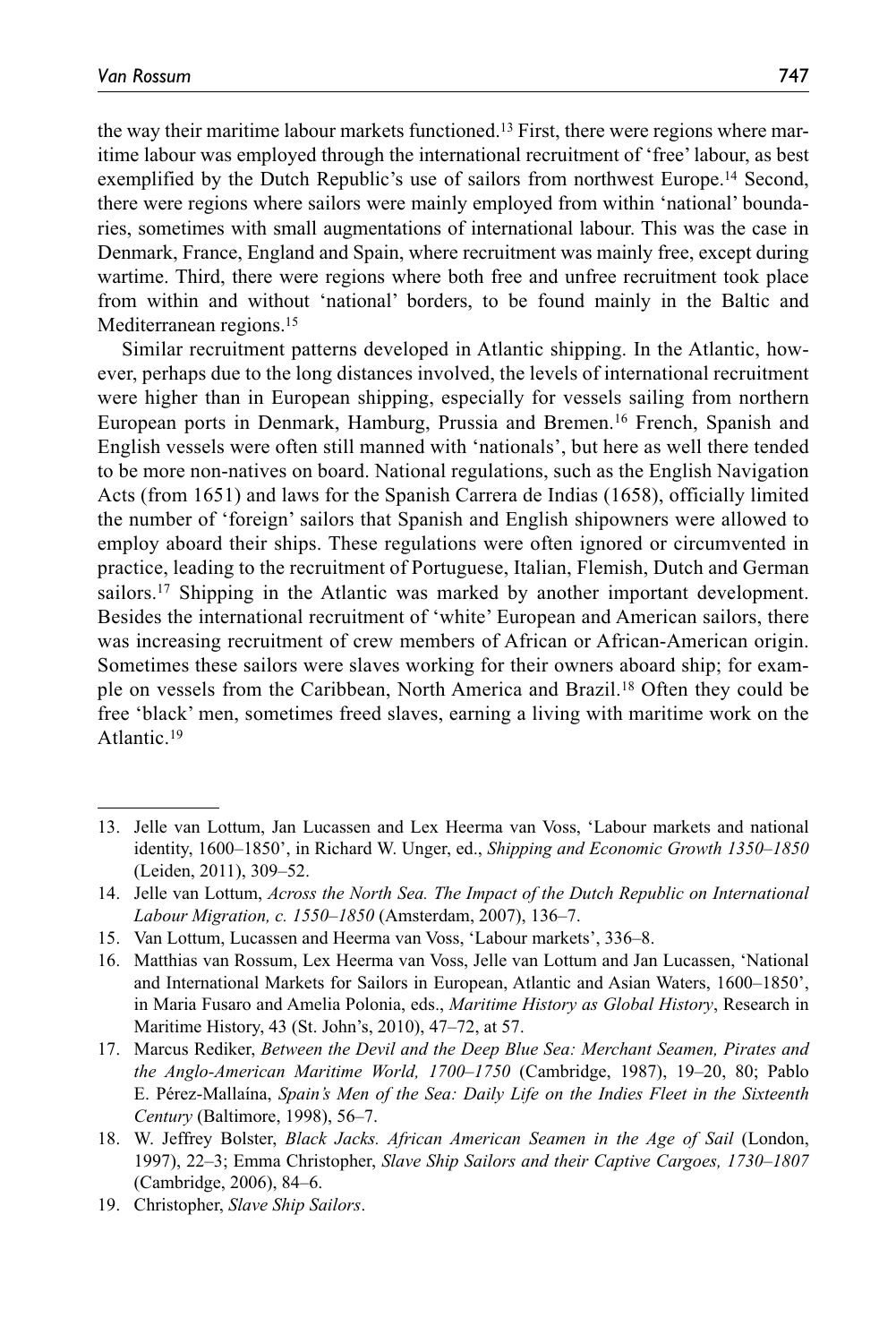Developments in maritime Asia did not, as could be argued for the Atlantic, only result from European expansion and developments in European shipping. Recruitment of maritime labour from beyond ethnic or national (group) boundaries was not an exclusively European phenomenon, but seems to have been common in Asia as well. Before the arrival of the Portuguese, the VOC and other European trading companies, traces of internationalisation in Asian maritime labour markets are difficult to find, leaving much scope for future research among scant sources. Nevertheless, the various regions of maritime Asia were obviously connected by intensive long-distance shipping long before the arrival of Europeans. There is evidence that the same can be said for the maritime labour markets. Recent studies indicate that shipping with crews of mixed origin was a common phenomenon in Asia, especially in long-distance trades and the regional routes of the Indonesian archipelago and Indian Ocean.20

The maritime labour markets of Europe and Asia were related from the moment that structural maritime connections between the two regions came into existence. With European maritime expansion, however, maritime labour markets throughout the globe increasingly became entangled. The changing character of the relations between these markets can be roughly divided into five stages. Partly overlapping, these stages range from more or less separate maritime worlds around 1500 to almost completely interconnected markets. The stages are:

- A. Before 1500: almost entirely separate labour markets in maritime Europe and maritime Asia;
- B. 1500–1750: increasing connection between Asian and European maritime labour markets as a result of the introduction of European labour supply and demand into Asian maritime labour markets. European and Asian markets became intertwined *in* Asia; only very small numbers of Asian slaves and sailors reached Europe, mainly through Portuguese shipping;
- C. 1700–1800: increasing integration in intercontinental shipping between Asia and Europe, especially from the early eighteenth century onwards, through the recruitment of Asian sailors for shipping from Asia to Europe by the East India Companies, and the settlement of Asian sailors in, especially, London; the VOC was rather late in employing Asian sailors for intercontinental shipping and put up barriers against the settlement of Asian sailors in the Dutch Republic;
- D. 1800/1830 onwards: increased and accelerated internationalisation of the recruitment of maritime labour in shipping in Asia (from the late eighteenth century onwards) and in intercontinental shipping (from the 1830s onwards), the simultaneous breakdown of barriers to the employment of 'foreign' crews, and increased regulation of colonial recruitment, ensuring the supply of (increasingly cheap) Asian maritime labour;

<sup>20.</sup> Van Rossum, 'The Rise of the Asian Sailor?'; Van Rossum, Heerma van Voss, Van Lottum and Lucassen, 'National and International Markets'.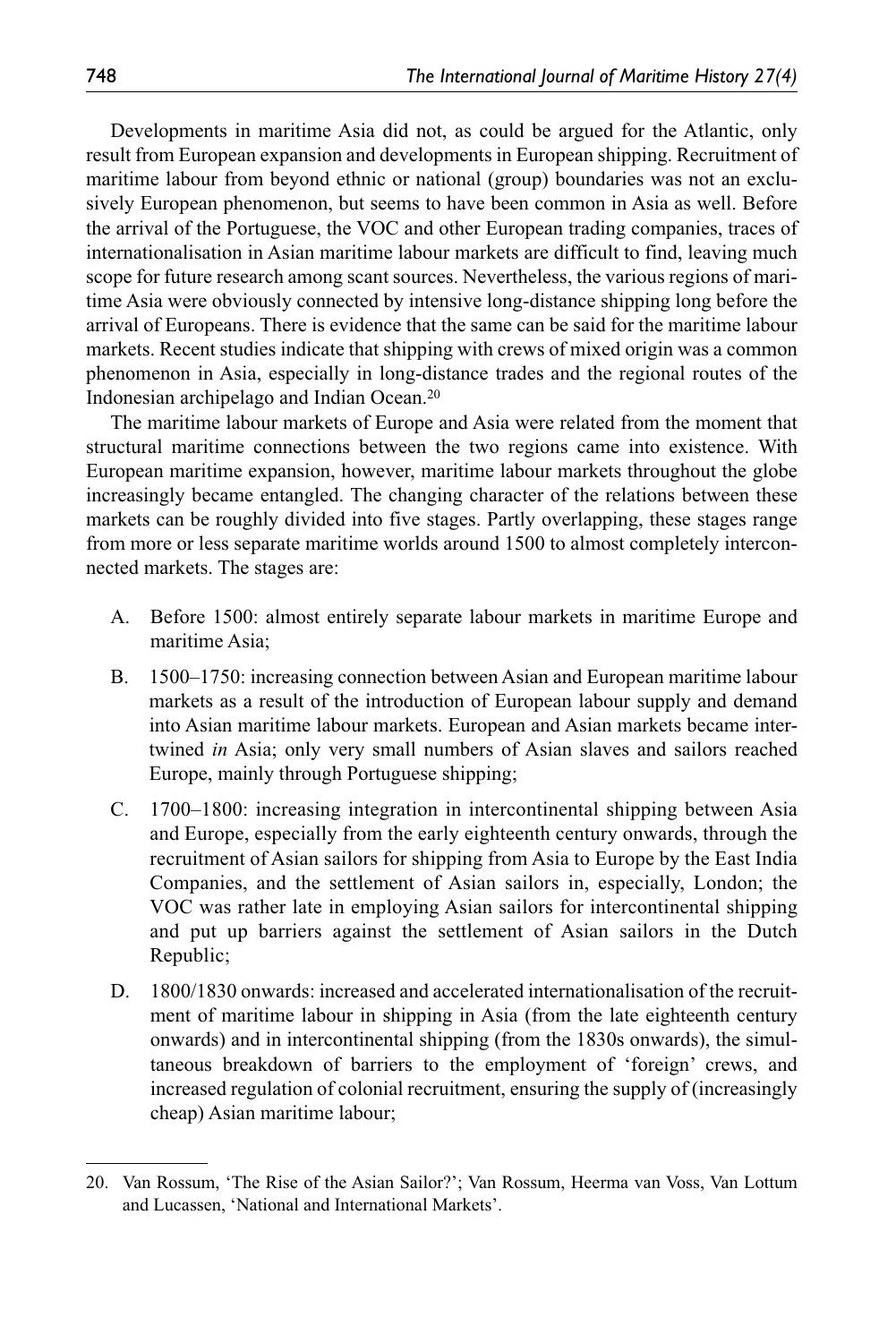E. 1870/1890 onwards: near complete integration of the European and Asian maritime labour markets, and the movement and widespread settlement of Asian and European sailors in both Asia and Europe.21

### **Changing labour, changing relations**

Although marked by strong linguistic and cultural variations and differences, the increasingly connected maritime worlds of Europe and Asia shared some things in common. In the long run, however, global developments gradually reshaped maritime labour markets in Europe and Asia, and drove apart the positions of its workers, thus creating strong differences and inequalities between Asian and European sailors. This change was composed of three key elements. First, the initial situation in which both regions were characterised by more or less casual maritime labour markets. Second, the improving position of European (or Western) maritime labour through tighter regulation of recruitment and better welfare provision, combined with the increasing impact of labour organisation. Third, a simultaneous decline in the position of Asian (or non-Western – especially 'colonial') maritime workers because of increasing control, mediation and coercion in their recruitment and employment.

From early on, labour in long-distance shipping seems to have been characterised by waged labour and internationalisation.22 As one of the first global companies with investment in shipping within Asia – the so-called 'country trades' – as well as shipping between Europe and Asia, the VOC serves as an interesting case, highlighting the spread of wage labour markets. The VOC found it rather easy to recruit sailors in various Asian regions. In different periods, the company recruited in and around Java, Formosa (present day Taiwan), Malacca, the Coromandel and Malabar coasts, Bengal and Surat.<sup>23</sup> It employed these sailors on contracts, sometimes for as long as three years or more. By the time the VOC operated in maritime Asia, Asian sailors often referred to themselves – on ships of European companies, but also explicitly on Asian ships – as being 'hired' men, having 'engaged in the service' of a captain, etc.<sup>24</sup>

Other European companies and private traders, as well as Asian merchants, engaged crews throughout maritime Asia. Crews of Chinese vessels in the Indonesian archipelago, for example, could consist of Chinese and Javanese sailors. Javanese sailors could be found on ships from India and elsewhere. Not much is known (yet) about recruitment in

<sup>21.</sup> Numbers of Asian and European sailors on European merchant fleets are available in Matthias van Rossum, *Werkers van de wereld. Globalisering, arbeid en interculturele ontmoetingen tussen Aziatische en Europese zeelieden in dienst van de VOC, 1600–1800* (Hilversum, 2014), beginning of chapter 3.

<sup>22.</sup> See for example: Paul C. van Royen, Jaap R. Bruijn and Jan Lucassen, eds., *'Those emblems of hell'? European Sailors and the Maritime Labour Market, 1570–1870* (St. John's, 1997); Van Lottum, *Across the North Sea*; Van Rossum, *Werkers van de wereld*; Van Rossum, 'The Rise of the Asian Sailor?'.

<sup>23.</sup> Van Rossum, *Werkers van de wereld*; Matthias van Rossum, 'A "Moorish world" within the Company. The VOC, maritime logistics and subaltern networks of Asian sailors', *Itinerario: International Journal on the History of European Expansion and Global Interaction*, 36, No. 3 (2012), 39–60.

<sup>24.</sup> Van Rossum, 'The Rise of the Asian Sailor?'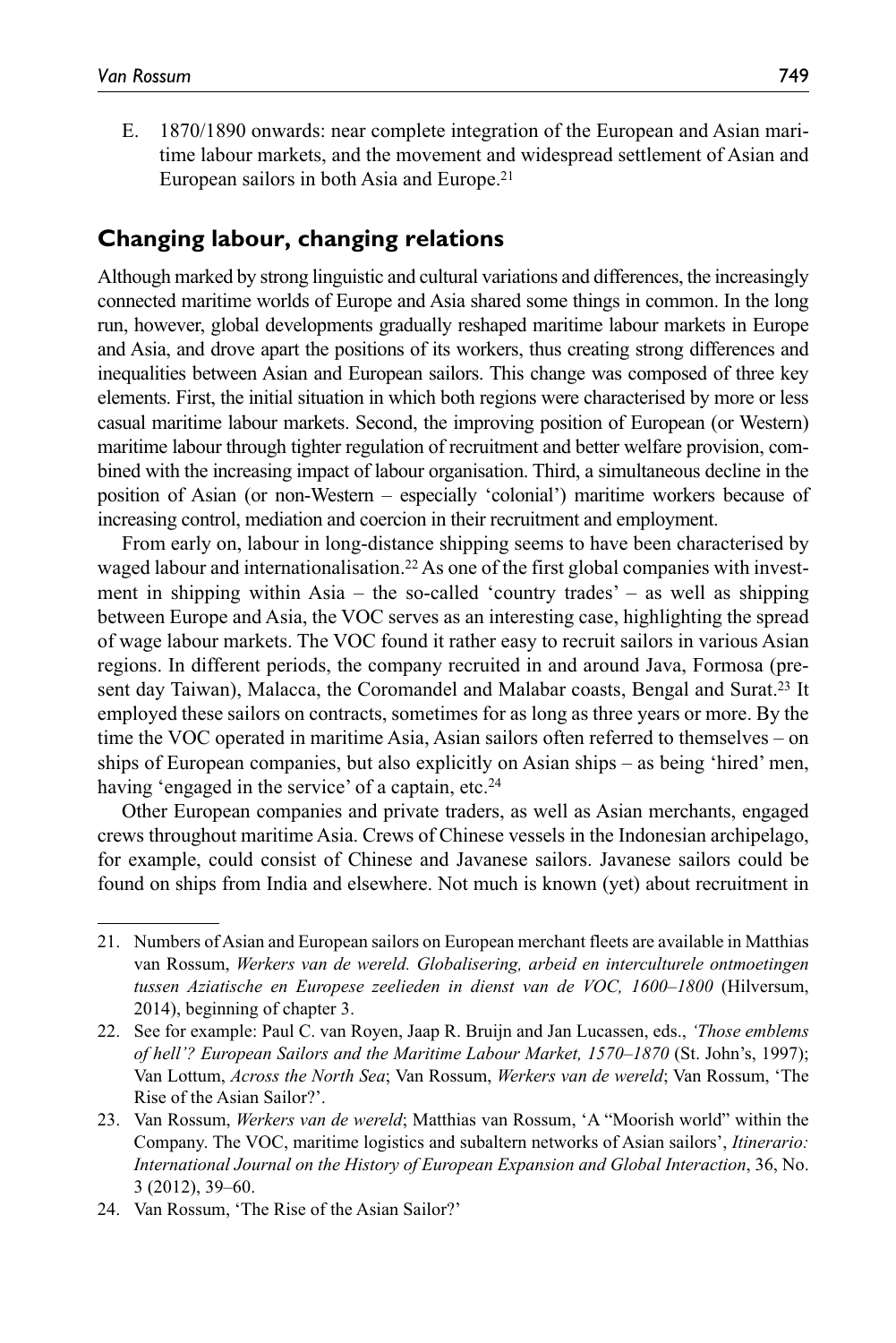early modern Asia, but the available evidence seems to indicate a situation in the labour market that was marked more by casual than by heavily mediated solutions. Recruitment was often by voyage, and conflicts arose when payment or the time or place of discharge seemed contrary to agreement.25 Asian sailors could be hired as individuals, possibly directly by European or Asian ships' officers, being engaged mainly for wages. This seems to have been the case in Surat as well as in Bengal, Malacca, Batavia and other parts of Java.26 Wage levels for European and Asian sailors were comparable, and their bargaining positions did not show strong differences – and were sometimes more favourable for Asian sailors.27

This all changed rapidly from the early nineteenth century onwards. Increased European colonial interference in Asian societies and especially Asian labour markets resulted in changing recruitment patterns, weaker bargaining positions, lower wages and deteriorating working conditions for Asian sailors. Diverging wages, and therefore diverging labour costs, drastically altered the relationship between European and Asian sailors. Colonial intervention in labour markets compromised the independence of Asian sailors and bolstered the position of employers and intermediaries and, consequently, their control over the work force.<sup>28</sup>

On the rapidly expanding British merchant fleet, for example, Asian sailors were required to be engaged under so-called 'Lascar Articles' from the 1820s onwards. These agreements contained very distinctive conditions, including contracts extending to several years, and strict prohibitions against being discharged in Britain. Furthermore, recruitment practices in British India were re-organised through (colonial) recruitment offices, reinforcing the employers' interests. Simultaneously, colonial maritime employers were successful in 'reinventing "traditional" recruitment practices' to exert control of their (colonial) labour force, producing traditions that had not been around in this form during the 'more than two centuries [in which] "lascars" had been employed on European vessels'.29 Thus, under the growing influence of colonialism in the early nineteenth century, maritime recruitment patterns in Asia seem to have changed from 'casual' to 'mediated'.

This is the process by which Asian sailors were transformed from 'workers' into 'coolies' (or lascars). This chapter of the story, occurring before Balachandran's important history of the development from coolies to workers, should be studied further. It is an important history not only for the study of maritime workers, but also for labour and social and economic history in general: it might explain the occurrence of highly unequal labour relations in the nineteenth century, and in particular the declining position of Asian sailors.

<sup>25.</sup> See for example the conflict preceding the mutiny on an Asian vessel in 1784: Van Rossum, *Werkers van de wereld*, 360–2.

<sup>26.</sup> Van Rossum, *Werkers van de wereld*.

<sup>27.</sup> Matthias van Rossum, 'Claiming their rights? Indian sailors under the Dutch East India Company (VOC)', in Maria Fusaro, Bernard Allaire, Richard Blakemore and Tijl Vanneste, eds., *Labour, Law and Empire* (London, 2015), 263–7.

<sup>28.</sup> Balachandran, *Globalizing Labour?*; and this author's review of it in *Indian Historical Review*, 41, No. 2 (2014), 357–60.

<sup>29.</sup> Balachandran, *Globalizing Labour?*, 18.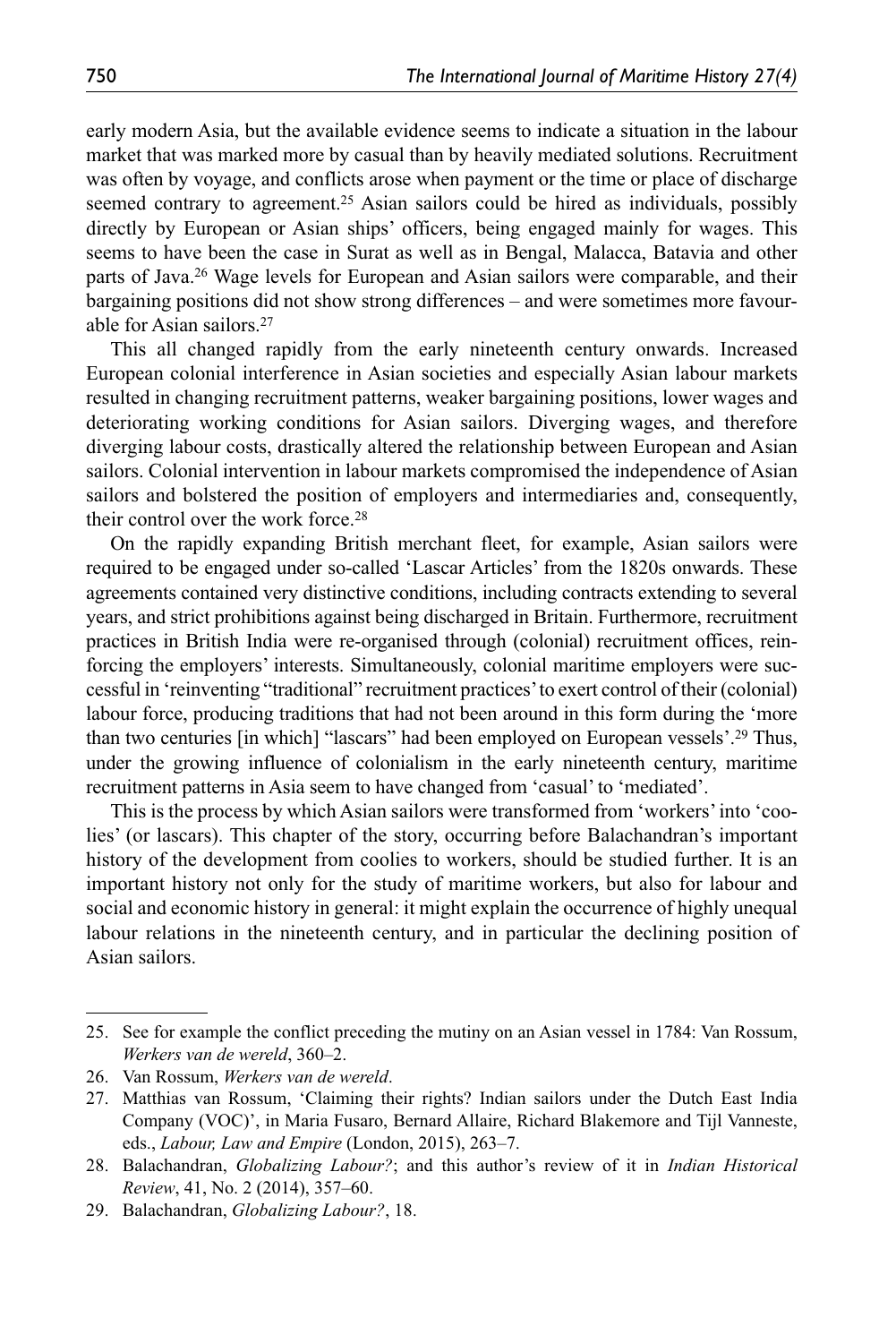#### **Global workers**

The developments outlined above had a direct impact on sailors' lives. As global workers, they faced most directly the consequences of globalisation. Among other questions, this prompts us to ask how sailors have dealt with these continuously changing labour markets? What have been the reactions – and the resulting relations and interactions – of various groups of European and Asian sailors to subsequent waves of internationalisation?

It is important to note that representing one's own 'group interests' is not an exclusively modern phenomenon. Through petitioning, strikes and other forms of collective action, workers in different parts of the world have dealt with commodified and other labour relations throughout history.30 Collective action, however, did not only confront workers with the question *against* whom such actions were directed, but also *with* and *for* whom they were meant. Definitions of 'group' and 'interests' were not fixed, but relative to the perception of oneself, of one's position, to changing group identities, and to the perception of material and social interests. The presence of workers (or groups of workers) divided by different social, economic, cultural and geographical factors could lead to informal or implicit competition.

Despite integrating the various maritime labour markets, the presence of European and Asian sailors – and the implicit competition between different groups of workers for the same work – did not automatically lead to large-scale (racial) conflicts. Competition between groups seems to have become explicit only later, and seems to have been related to two important historical factors. First, the destructive effects of colonialism on (maritime) labour markets, actively breaking down well-established norms and undermining the position of colonial workers, transforming them from 'worker' into 'coolie'. Second, the creative and destructive effects of mass ideologies – in this case colonialism – creating colonial 'subjects', who are made into 'cheaper', 'inferior' and 'less capable' workers. Class ideology creates a clear division between workers and employers, pushing for solidarity amongst divided groups of workers; but at the same time it brings into question the role of groups of workers that might obstruct this struggle.

#### **Strategies and conflict**

Two important questions remain here. First, why did this explicit attention to the problem of global competition, created *in* an increasingly connected labour market and *on* increasingly unequal conditions, only spark off in the 1910s and 1920s? More directly, in framing responses to it, was racism really the only answer?

Although European and Asian sailors worked together on the same ships and clearly co-existed in the same labour markets from the sixteenth century onwards, and although colonial intervention and regulation radically altered their respective positions in the earlier nineteenth century, it was only the *dilemma of organisation* introduced by the new wave of class consciousness and collectivism towards the end of the nineteenth century that made the relations between these groups of sailors an explicit problem.

<sup>30.</sup> J. Banaji, *Theory as history. Essays on modes of production and exploitation* (Chicago, 2011); M. van der Linden, *Workers of the world* (Leiden, 2011). On Asian and European sailors working for the VOC see Van Rossum, 'Claiming their rights?', 263–7.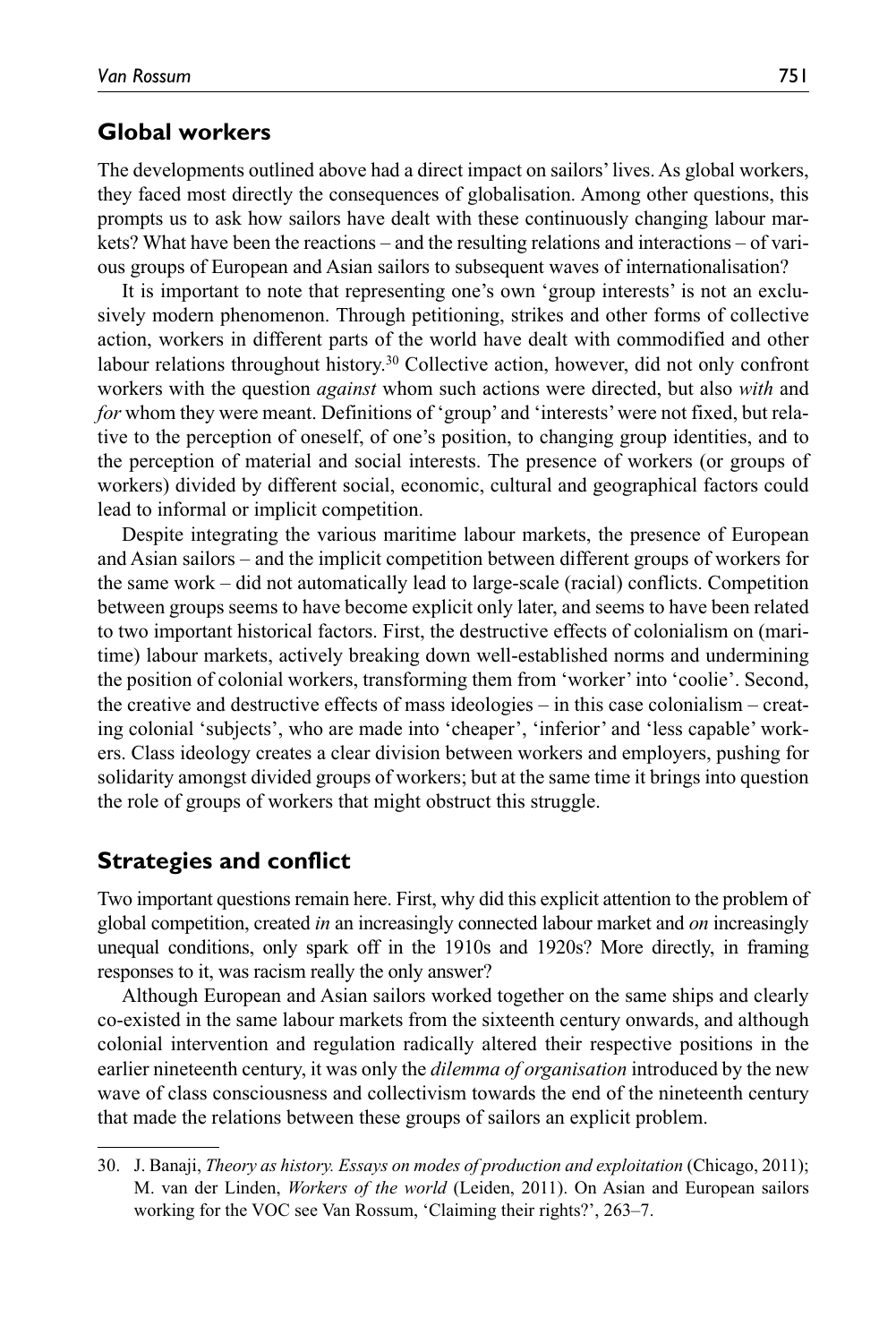In the Dutch case, attempts to control and improve working conditions for seamen were initiated by unions around 1900. By this time the Amsterdam-based syndicalist sailors' union *Algemene Nederlandse Zeemansbond* (ANZB, founded in 1900) posited and tried to maintain a standard of employment conditions labelled as the 'Amsterdamse voorwaarden'. These were not yet – as happened after 1911 – agreements between employers and workers' organisations, but informal standards that had to be maintained through continuous direct bargaining by seamen at the point of recruitment. The need to maintain these conditions not only required union men to keep a close eye on seamen's engagement, but also simultaneously created a division between the 'ingroup' of men that could be reached, mobilised and controlled, and the 'outgroup' that could not be prevented from signing on for lower wages or inferior working conditions, effectively breaking the so-called Amsterdam conditions. Competition between groups of sailors therefore became *explicit* rather than *implicit*, drawing new lines of conflict between *organised* and *unorganised* sailors.31

At first, the Dutch syndicalist Amsterdam sailors' union and the 'modernist' rival in Rotterdam, *Rotterdamsche Zeemansvereeniging Volharding* (Volharding, founded in 1909), focused on the 'threat' from unorganised sailors in general, specifically targeting groups such as fishermen, sailors from the 'islands', urban poor and European foreign sailors (mainly Germans). From 1911, however, the active employment of Asian sailors by shipping companies to break union solidarity shifted attention to Asian sailors, who now became the most visible and targeted 'outgroup' and 'threat'.

Class ideology created a clear division between workers and employers, but at the same time problematised the role of groups of workers that did not (yet) organise or participate in this struggle. Colonialism, at the same time, had made Asian sailors into colonial 'subjects', who were paid less and were perceived to be 'inferior' and 'less capable' workers. The colonial and global capitalist nexus pushed Asian sailors into a specific position.

The consequent *explicit* competition between Asian and European sailors resulted in two distinct coping strategies. European labour unions, especially the ones with a socialdemocratic signature/character, opted for nationalist strategies in which Asian seamen were cast in the role of obstructers of Europe's more 'developed' class struggle. This resulted in explicitly racist campaigns against Chinese and Indian sailors in the 1920s.32 Through political alliances between 'modernist' unions and social-democratic political parties, attempts were made to introduce new health and safety regulations that would make it more difficult for foreign, especially Asian, seamen to work on European vessels. In some cases, the plea was heard to exclude non-European sailors from the fleet.

Other groups, often revolutionary organisations of European and Asian sailors, opted for the opposite strategy of internationalist solidarity by attempting to cultivate links between the two groups. International centres for seafarers irrespective of nationality and race were set up in important port cities such as Rotterdam and Hamburg. In the principal Dutch port cities, Rotterdam and Amsterdam, radical European union leaders also tried

<sup>31.</sup> This is studied in detail in Van Rossum, *Hand aan Hand*.

<sup>32.</sup> Van Rossum, *Hand aan Hand*; Laura Tabili, 'The Construction of Racial Difference in Twentieth-Century Britain: The Special Restriction (Coloured Alien Seamen) Order, 1925', *Journal of British Studies*, 33, No. 1 (1994), 54–98; Wubben, *Chinezen en ander Aziatisch ongedierte*.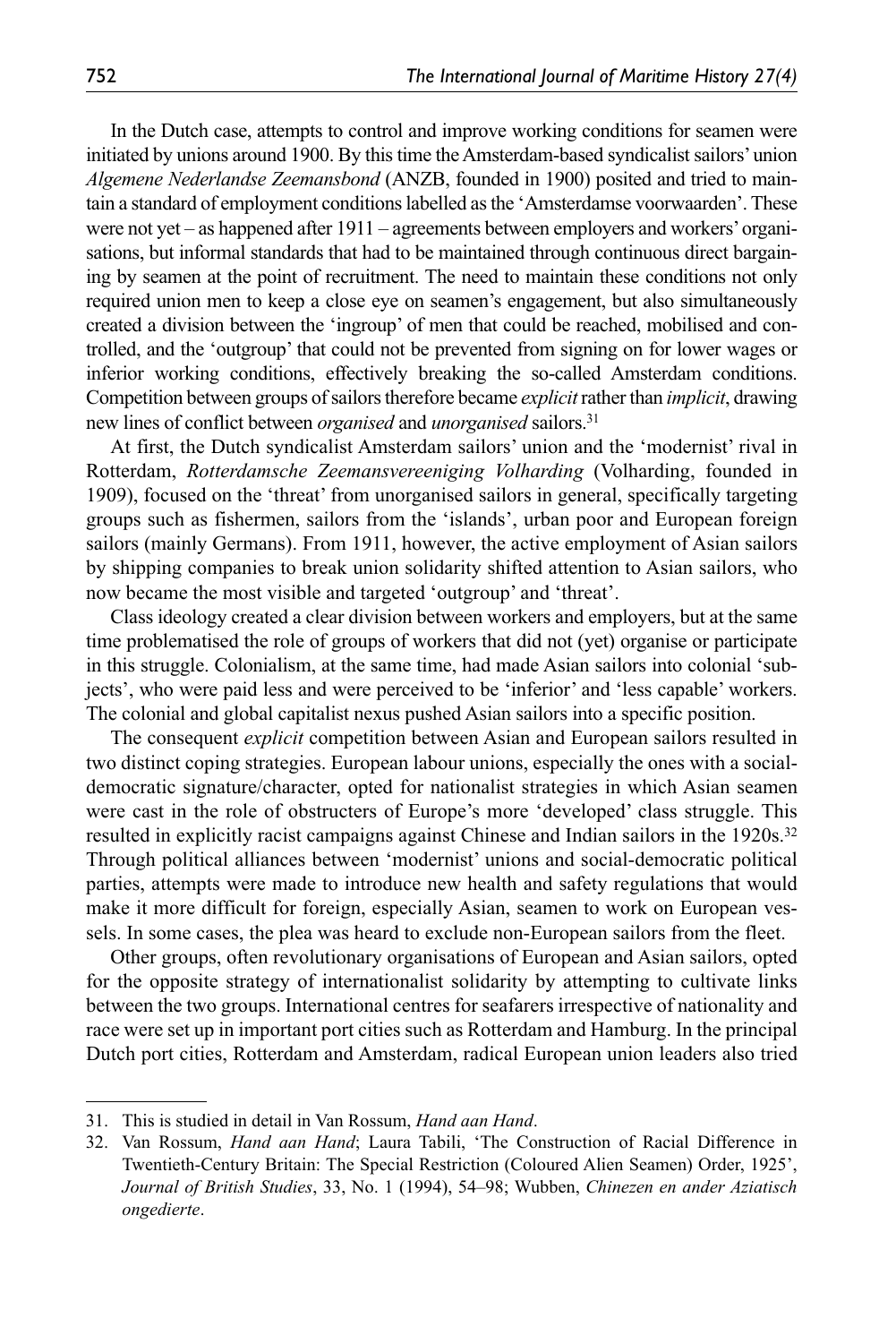to bridge the divide by directly contacting and organising Chinese and Javanese sailors. In the second half of the 1920s, these attempts were outpaced by initiatives aimed at selforganisation by Asian sailors and organisers, such as the communist Indonesian sailors' union *Sarikat Pegawei Laoet India* (SPLI).33

The conflicts created by the employment of these different strategies reverberated until the Second World War. The war quickly disrupted this landscape in which nationalist and even racist strategies of exclusion were mainly employed by social-democratic unions and parties, while revolutionary and communist organisations aimed at more internationalist strategies of inclusion. After the war, the scene changed again, drastically, as the result of decolonisation, changing regulation, but also maritime industries going footloose through the construction of the flags of convenience.

#### **Conclusions – global forces, global fears**

Forces of globalisation reshaped the maritime landscape of the North Sea region long before globalisation accelerated through the rise of steam shipping and global communication networks. The moment of globalisation was not as unique as presented by Dutch 'modernist' labour unions in their racist campaigns against Asian sailors. The 1920s, or even the 1910s, were not the first moments in which connections were created between different labour markets around the world and sailors from different continents worked side by side. The stages of globalisation and integration can best be categorised according to the degree of connectedness of labour markets. Differing stages can be explained not only by technological developments, but also must be related to regulatory regimes and the actual recruitment practices that underpin these markets.

It is important to note that other parts of the picture painted by European unions are deceptive as well. Asian sailors were portrayed as cheap and unorganised, employed in coolie-type relationships, and used by shipowners as a reserve force of labour with the intention to depress wages and hinder the organisation of European workers. By the time European and Asian sailors were pitched against each other in the globalised maritime labour markets of the early twentieth century, Asian sailors were indeed in a different position than Europeans. This, however, was not consequent upon backward, underdeveloped Asian societies – which supposedly were ripe for modernisation according to colonial narratives – and nor were Asian workers ignorant of labour markets, organisations and the representation of labour's interests. More likely, it was the actual consequence of the combined influences of high colonialism and capitalism that actively worsened the position of Asian maritime workers during the nineteenth century.

It follows from this that the resulting conflict was not born of some kind of inherent 'popular racism' among European workers, but rather that it stemmed from the growth in organisation among European seafarers at the turn of the twentieth century which turned *implicit* competition between workers into *explicit* competition between unionised and non-unionised.34 This conflict became racially inflected only in the aftermath of the

<sup>33.</sup> Van Rossum, *Hand aan Hand*.

<sup>34.</sup> Versus the explanations of Tabili and Wubben.